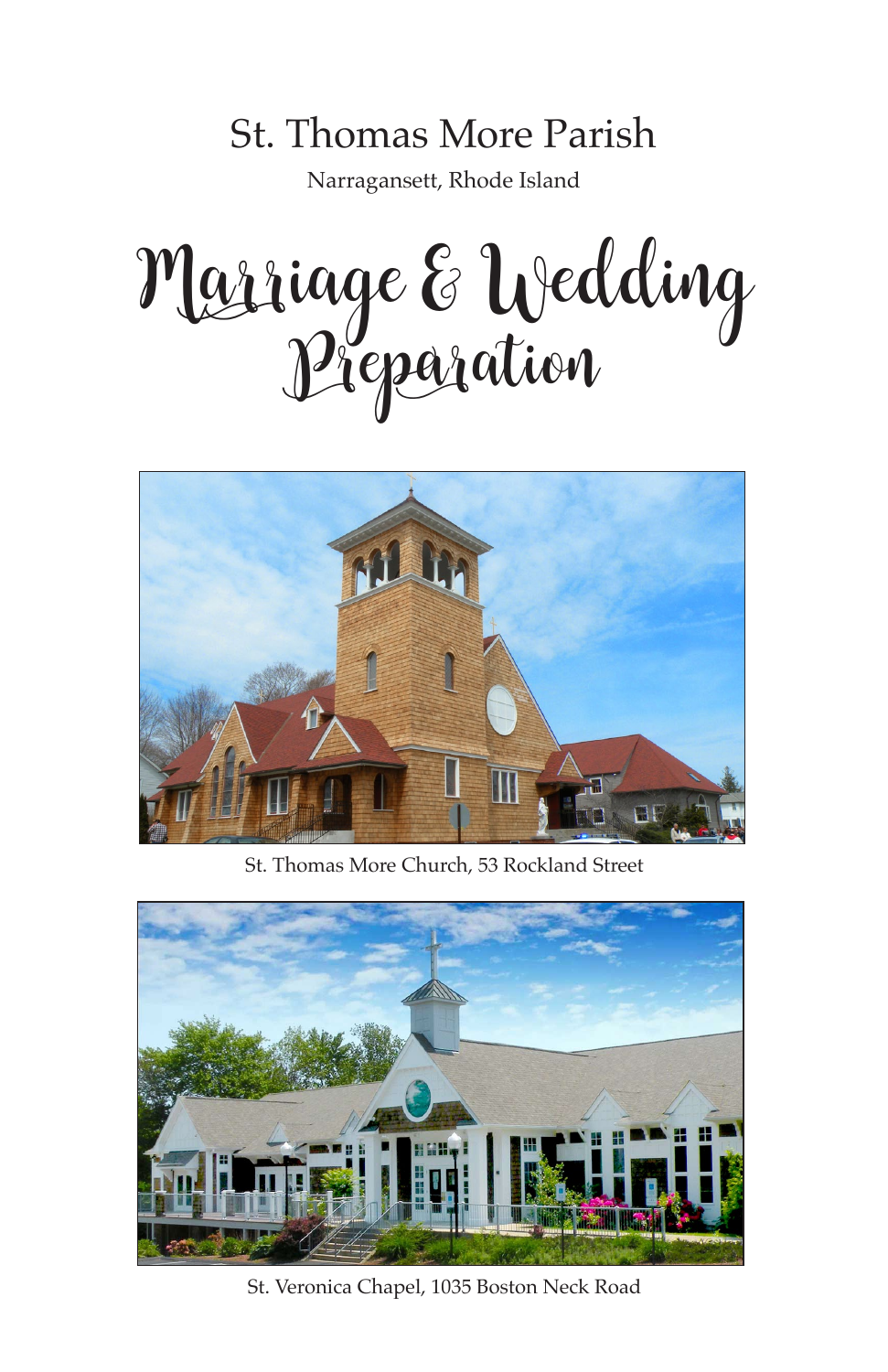

# **Peace of Christ Jesus!**

Congratulations on your engagement and decision to enter into holy marriage. At St. Thomas More, we will help you in your preparation to ensure that you make this serious and sacred step in your life a holy and happy one.

Spiritual preparation is a key part of this special time and frequent participation in the sacraments during this time is important, particularly weekly Mass attendance. It is also strongly recommended that you bring youselves to the Sacrament of Reconciliation during this time of preparation. The engagement period can be particularly stressful at times, and the graces bestowed on you through Confession and weekly Mass will be a great source of strength to help keep you focused and peaceful. This spiritual direction will foster great growth and maturity for both partners.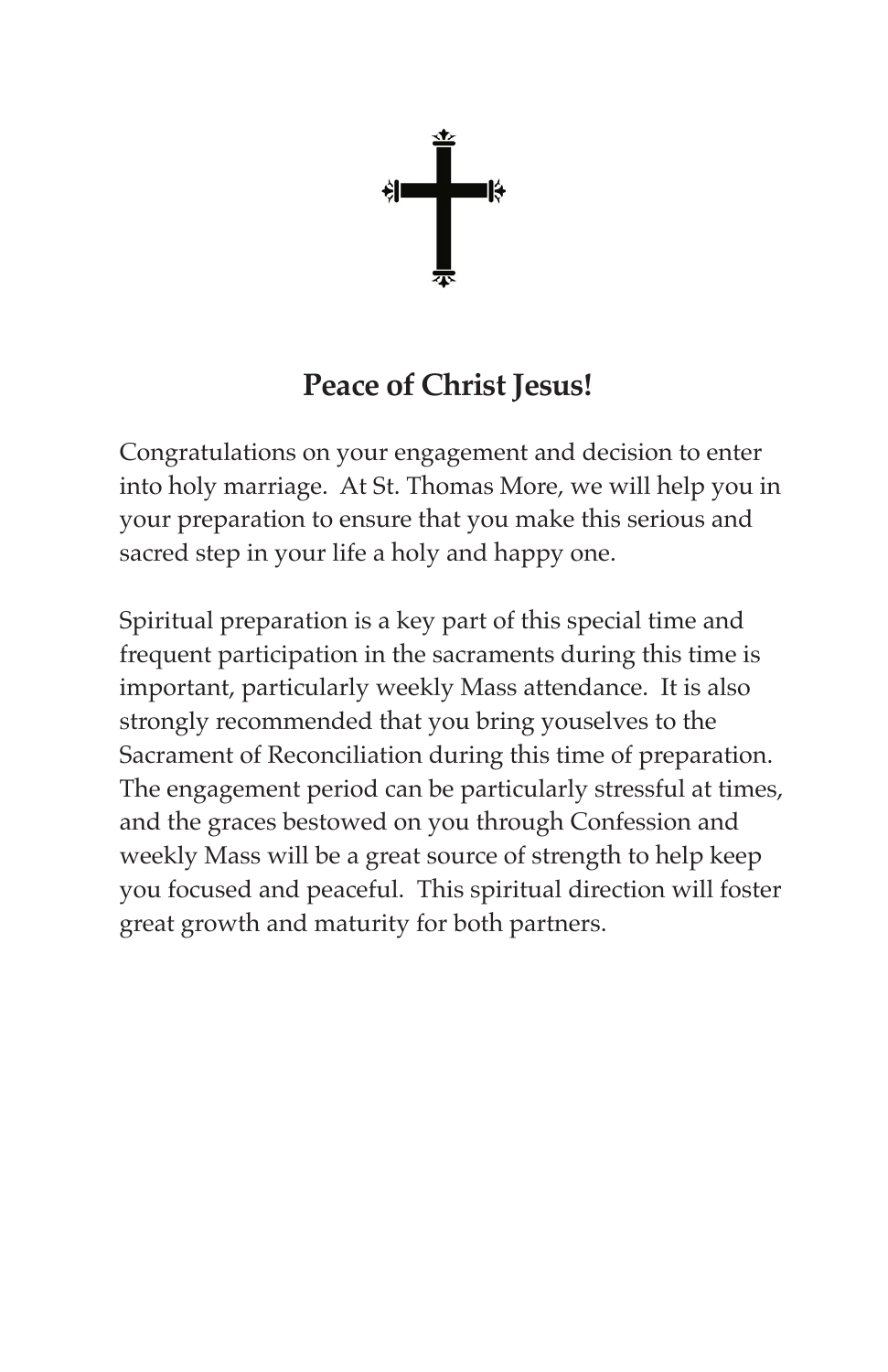# **Requirements**

~ A bride or groom should be registered members of our parish.

~ A bride or groom who has moved away but whose parents remain supportive of the parish will be given due consideration

~ Outside requests will be discerned at the Pastor's discretion.

#### **Contact Priest**

The day and time of the wedding must be arranged **in person** by the prospective bride and groom themselves as soon as they feel called to marry. No arrangements can be made by phone or by parents. All arrangements should be made at least *one (1) year* prior to the wedding date. You should secure this date **prior** to making your reception plans.

# **Date and Time of Wedding**

We try to schedule a time that will be convenient for your reception, but you must keep in mind the time of our parish Masses and confession on Saturdays.

~ Saturday weddings - *The latest scheduled time is 2:00PM* for both St. Thomas More Church and St. Veronica Chapel.

~ Sunday weddings are not allowed due to the heavy Mass schedules at both churches and 4 PM weekly confessions at At. Thomas More.

~ Friday afternoon & evening weddings are a possibility and are encouraged.

# **Fees**

The total fee for a wedding is either:

~ \$600 for registered parishoners or \$950 for non-parishoners:

*This total fee includes:*

~ \$250 for the organist/vocalist which includes a meeting to review and plan musical selections for the ceremony.

Any additional musician(s) fees will be assumed by the bridal couple.

- ~ \$100 stipend for the wedding coordinator.
- ~ \$250 for a church offering for registered parishioners.
- ~ \$600 for non-parishioners.

This fee helps defray costs for the church, the sacristan and cost of utilities.

The priest receives no remuneration as part of these fees. Any gratuity or offering is at the couples' discretion but none is required. Any inquiries regarding this fee should be directed to the Pastor. The parish will compensate both the musician and the coordinator from this fee. Please make checks payable to: *St. Thomas More Church.*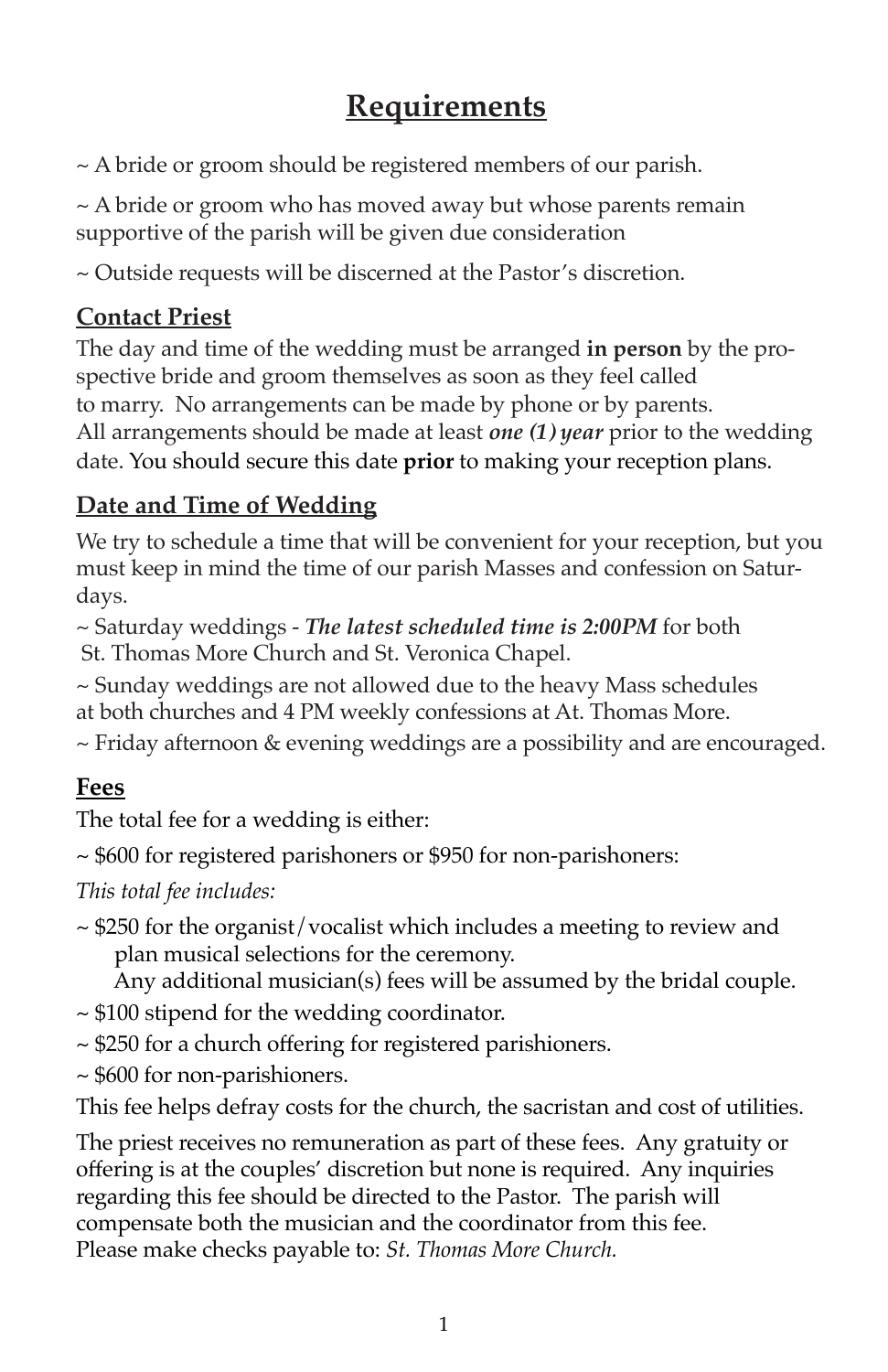### **Witnesses for the Wedding**

Witnesses for a marriage should be supportive of the Church's teachings. A non-Catholic may serve as a witness for a valid reason.

#### **Bridal Party Modesty**

The bride and bridemaids should dress modestly and appropriately for sacred liturgy following the catholic bride dress code. A wrap or shawl may be appropriate at the altar during the ceremony.

#### **Marriage Preparation**

The Marriage Preparation (or Pre-Cana) Program offered by the Diocese of Providence is taught by well-qualified professional people and married couples. Its purpose is of great importance today. It deals both with fundamental aspects of faith and the implications of the Sacrament of Matrimony. The couple needs to attend these seminars. A couple should register for these courses *six (6) months prior* to the wedding. Applications can be found online at the dioceseofprovidence.org. If a couple lives outside the RI area, another program elsewhere in a Catholic diocese is permitted. The couple needs to send a copy of the certificate received at the seminar to St. Thomas More rectory. If a couple or the priest feels they need more preparation, additional pre-marriage counseling is available and can be arranged through the Pastor.

#### **Sacramental Records**

Catholics must obtain a **new copy** of their Baptismal certificate as well as certificates for First Communion and Confirmation. These records must be obtained from the church where these Sacraments were administered and should be obtained within *six (6) months prior* to the marriage. For non-Catholics, a copy of birth certificate and, if baptized, a copy of certificate of baptism is required.

#### **Civil Marriage License**

The bride and groom must apply for a civil marriage on their own at the Narragansett Town Hall. We recommend you begin arranging for your license *at least one (1) month before* the wedding. The marriage license must be given to the priest prior to the rehearsal. The witnesses will be asked to sign it in the required black ink.

#### **Marriage Forms**

The priest will fill out the regular marriage forms. The pre-nuptial forms concern each person's freedom to marry according to civil and church laws, as well as permission for Catholic/non-Catholic weddings. You should contact the priest to make an appointment for this important part of preparation.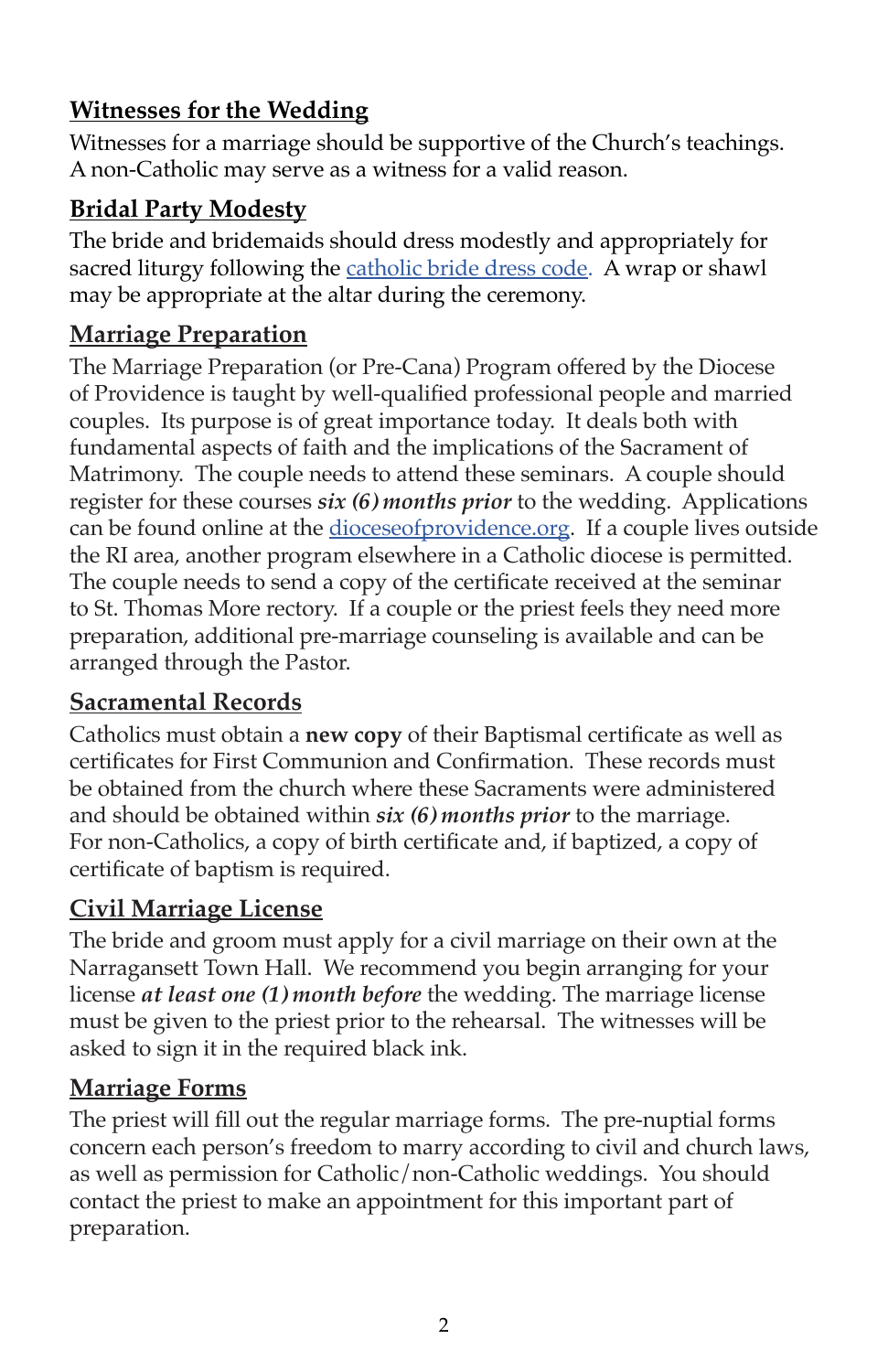# **Liturgy**

# **Marriage with a Mass and the Eucharist**

This is the norm for two Roman Catholics as the Eucharist is the source and summit of God's intimacy with us. In some situations a cermeony without a Mass would be more appropriate. The norm for the marriage ceremony of a Catholic and non-Catholic does not include the celebration of Mass. This may be done with a special dispensation from the Bishop of Providence.

#### **Planning the Ceremony**

The priest will work with you regarding the ceremony. This includes readings, vows, parental and family involvement, presentation of gifts, etc. and should be done *several months before* the wedding.

~ The groom, best man and ushers should arrive at least *one half hour (30 min.)* before the start of the ceremony.

~ The bride and bridal party should arrive at least *fifteen (15 min.)* before the ceremony.

The wedding coordinator will be present at the rehearsal to assist you.

#### **Music/Musicians**

Music is an important part of the wedding ceremony. Our parish is blessed with an excellent and professional music ministry. The historic pipe organ at St. Thomas More was a gift of the Bouvier family.

Please contact our Music Director Ryan Tremblay (organist & vocalist) at Ryan@RyanTremblayMusic.com or 401-525-0590 *as soon as you confirm the date of your wedding***.** He will arrange to meet with you to discuss your music options. Remember, this is a religious ceremony and appropriate music must be chosen.

# **Readings**

The bride and groom should select the readings. The first reading is from the Old Testament, which is followed by a sung psalm. The second reading is from the New Testament. After a sung Gospel Acclamation, the third reading is proclaimed from one of the four Gospels.

The suggested readings are on our parish website. You may choose other readings if they are from the Revised Standard Version (RSV) of the Bible, found at <u>usccb.org</u>.

# **Readers**

The choice of readers should be limited to practicing Roman Catholics in good standing. The Word of God should not be proclaimed by someone whose lifestyle does not reflect what is being read. Anyone reading should plan to attend the rehearsal whenever possible.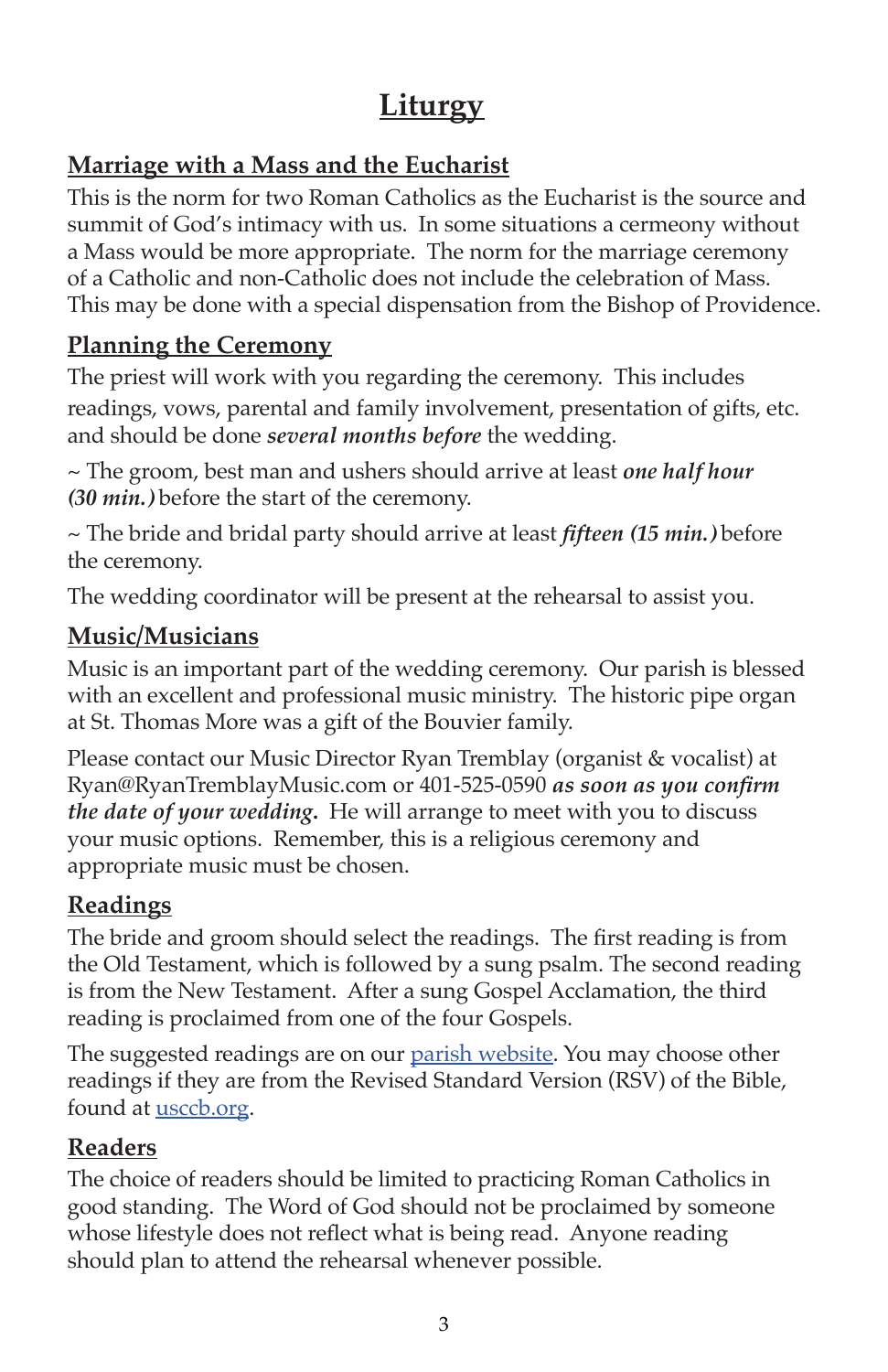# **Wedding Coordinator**

The church will provide a wedding coordinator who will be present at your rehearsal and will assist you on the day of your wedding.

#### **Wedding Rehearsal**

Ordinarily this takes place the night before the ceremony. All those who have an active role in the wedding should be present. *Please allow one (1) hour* for your rehearsal. Ordinarily confessions will be offered following the rehearsal and lectors will have an opportunity to practice their readings.

#### **Ushers**

The ushers task is important before the ceremony begins. They should arrive *at least thirty (30) minutes prior* to the wedding. Their own dignified manner will help foster an atmosphere of reverence and respect for the sacred space. Guests should be escorted into the church when they are ready. Socializing and visiting should take place in the vestibule, not in the church. All guests should be seated so the ceremony can begin on time.

#### **Flowers**

Arrangements are customarily sent by the bride and groom as a symbol of gratitude to God and should remain in the church after the wedding. Flowers should not obstruct anything on the altar. Arrangements are usually placed on each side of the tabernacle and in front of the pulpit. In general, whites and bright color flowers show best against the dark wall. Pew bows or flowers are permitted using only pew clips or elastics, no tape. There should not be any flowers in front of the altar as the bride & groom will be kneeling there throughout the ceremony. Plastic runners and flower petals are not allowed as they present a safety hazard.

#### **Photography & Videography**

To maintain the sacredness of the ceremony, photography without flash is permitted. Videographers and photographers should remain outside the sacristy and the sanctuary, being respectful of the worship.

#### **Reception Line**

Couples are encouraged to use the front courtyard for their reception line, in front of the Holy Family Statue.

#### **Building Access/Handicappd Parking**

Please note that we have a handicapped ramp and parking spots available.

#### **Website Assistance** /**Podcasts**

Please visit our website at stthomasmoreri.org to view our complete matrimony planning guidelines. All weddings will be broadcast live on livestream and archived to view in the future from our website.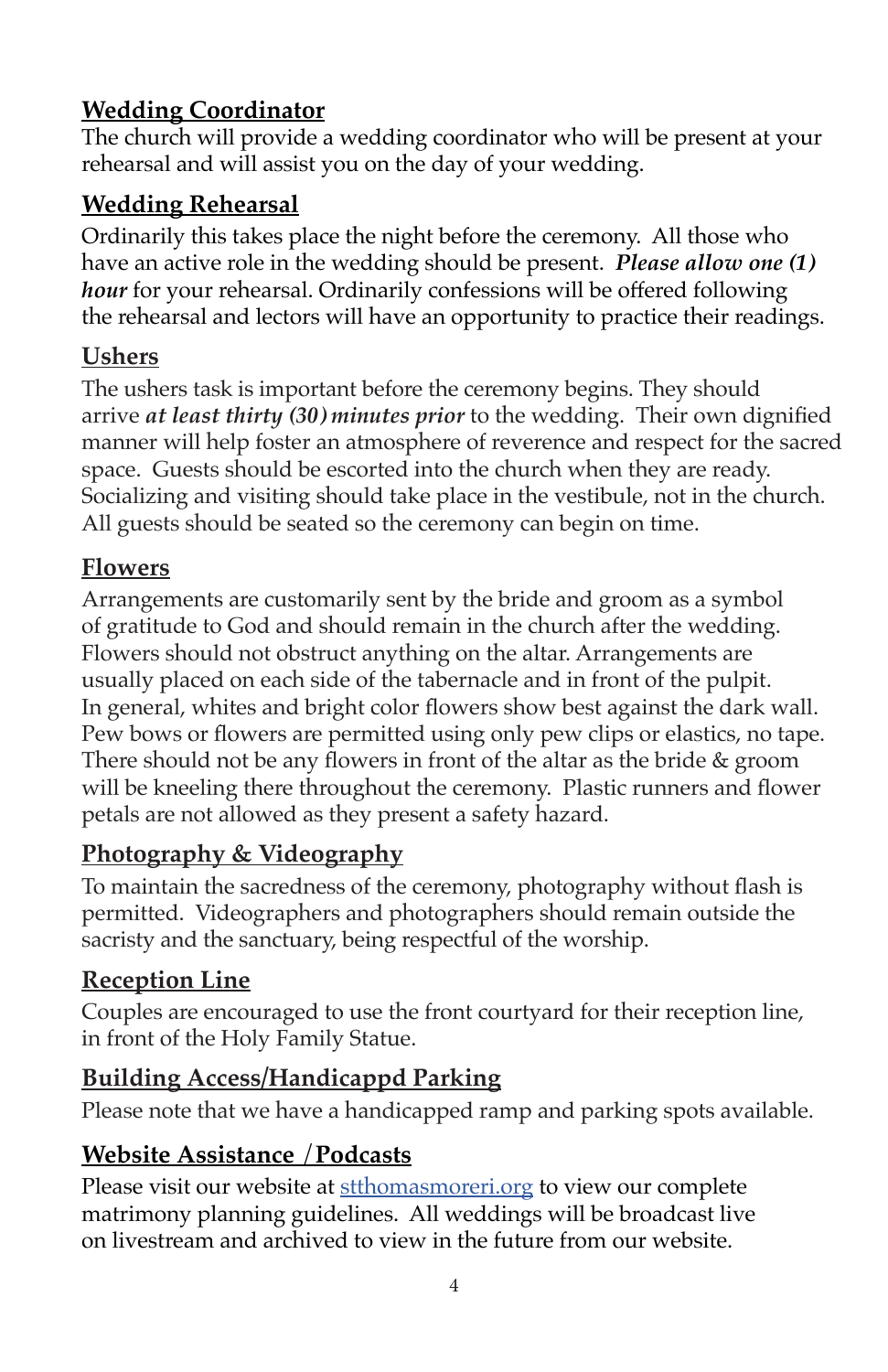#### **Guest Priest Celebrant**

Occasionally, either the bride or groom will have a relative or a friend who is a Catholic priest. If so, your priest is welcome to come celebrate your wedding at our parish. We would ask that your visiting priest plan to be present for the rehearsal to facilitate a well-conducted wedding ceremony. The paperwork can be completed by your priest or the Pastor, if he is not available in Rhode Island. The priest must provide a Certificate of Good Standing.

#### **Unity Candle**

This is not part of the Catholic Mass ritual, but could be incorporated at a ceremony without a Mass, the reception, perhaps at the time of grace.